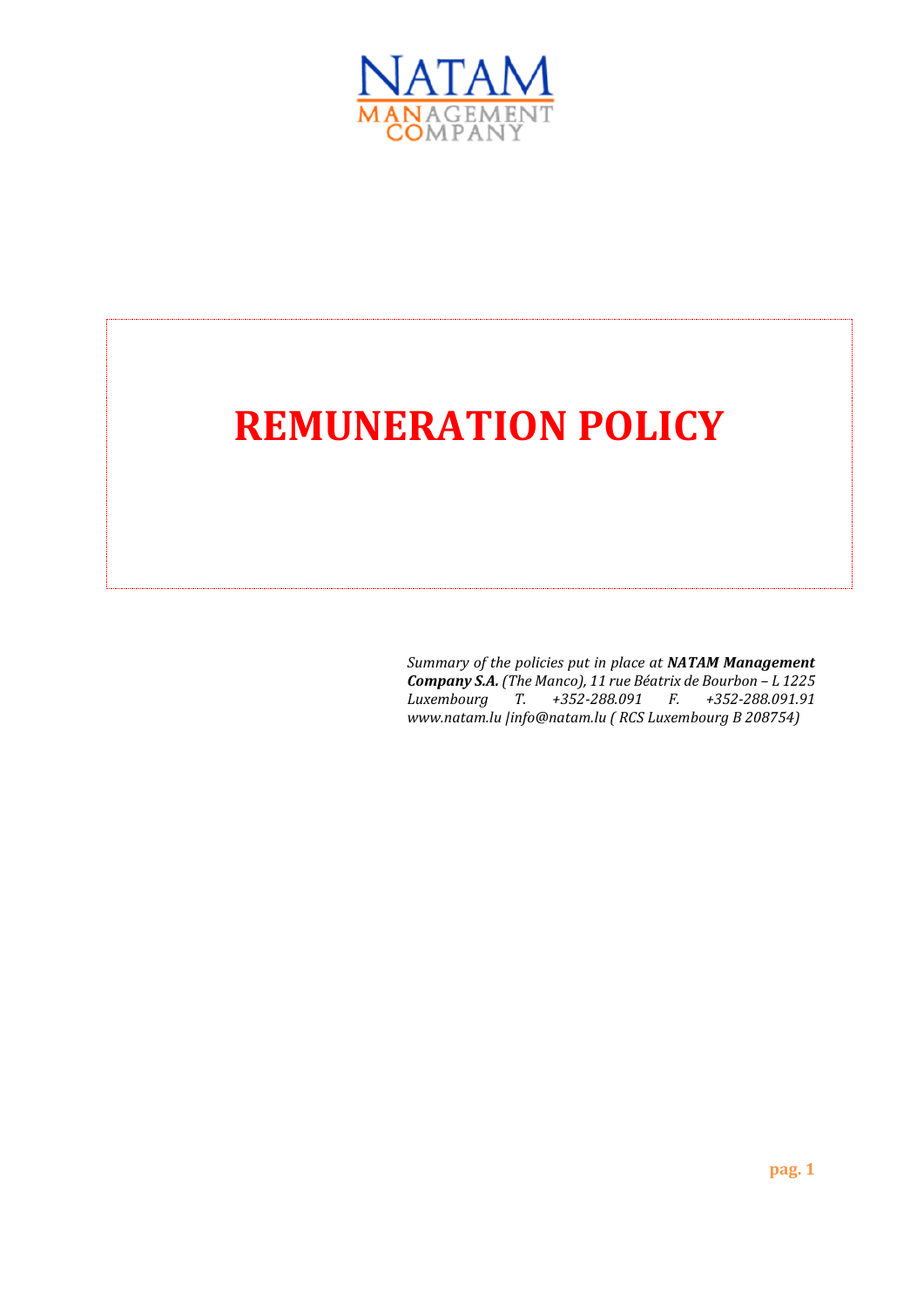

## **1. INTRODUCTION**

In accordance with:

- the Regulation 10-4 of the CSSF transposing the European Directives 2010/43/UE
- the section 5.5.9 of the CSSF circular 18-698
- the Article 12 of the AIFM Luxembourg law dated 12 July 2013
- ESMA Guidelines 2013/232

The MANCO has adopted certain remuneration principles that are consistent with and promote sound and effective risk management and do not encourage risk-taking, which is inconsistent with the risk profiles, rules or instruments of incorporation of the managed funds.

The Remuneration Policy covers the remuneration of the following persons (the Identified Staff):

- individuals who are members of the governing bodies of the MANCO;
- senior managers;

.

- risk takers and control functions;
- any employees receiving any type of remuneration that takes them into the same remuneration bracket as senior management and risk takers;
- any employee of the MANCO.

The policy is also in line with the business strategy, objectives, values and long-term interests of the managed funds and is consistent with the principles relating to the protection of clients and investors in the course of services provided and the avoidance of conflict of interest as a result of the implementation of the said strategy.

Staff members shall be informed in advance of the criteria that will be used to determine their remuneration and of the appraisal process (if any). The appraisal process and the remuneration policy shall be properly documented and transparent to the individual staff members concerned.

Without prejudice to confidentiality and data protection provisions, relevant information on the remuneration policy r and any updates in case of policy changes shall be disclosed in a clear and easily understandable way. Such disclosure may take the form of an independent remuneration policy statement, a periodic disclosure in annual financial statements or any other form.

These principles shall apply to remuneration of any type paid by the managed funds, to any amount paid directly by the MANCO itself, and to any transfer of units or shares of the managed funds, made to the benefits of identified categories of staff.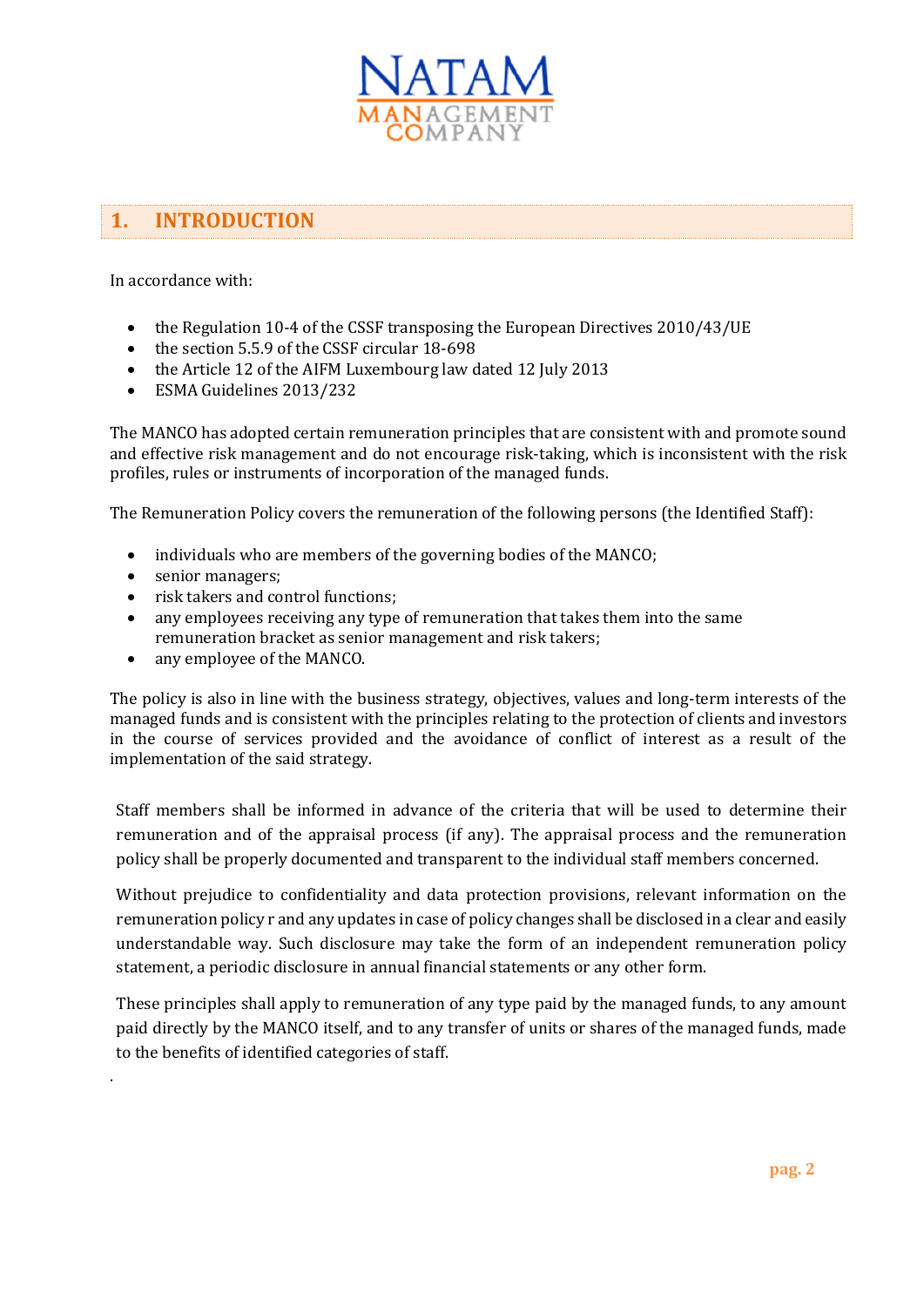

#### **2. RESPONSIBLE PERSONS**

The remuneration policy is defined by the Board of the MANCO and validated by the general meeting of the shareholders. The Board of the MANCO is responsible for the implementation of the remuneration procedure, the GM must control that the procedure is respected and must notify the Board of the MANCO for any breach or violation they should be aware during the normal course of their assessment procedure.

#### **3. SUPERVISION AND REVISION OF THE REMUNERATION POLICY**

Any decision made in relation with the remuneration of the staff will be specifically documented.

The implementation of the remuneration policy will be reviewed annually by the Internal Auditor and its compliance with Luxembourg legal requirements will also be reassessed regularly by the Compliance function. Any finding or need for update identified by one of these functions will be directly reported to the Board of the MANCO action.

In the implementation and supervision of the remuneration any event, circumstances or indication that may give rise to a potential risk of conflict of interest will be specifically documented. Any change or update of the policy will be submitted to the Board of the MANCO for approval.

#### **4. REMUNERATION COMPONENTS AND PROPORTIONALITY PRINCIPLE**

The MANCO may pay to the identified staff fixed and variable remuneration according to the procedures set out hereafter.

In addition to the negotiated remuneration, the MANCO may offer to its employees various optional advantages (e.g. company car, cell phone, ticket restaurant, car park).

The MANCO doesn't foresee to grant discretionary pension benefits.

In light of its size, the internal organization, the nature, scope and complexity of the activities, the MANCO assesses that proportionality principle may apply to its remuneration framework and in light of the above, the MANCO shall in particular disapply the following rules:

- Set-up of an Internal Remuneration Committee
- The payment of variable remuneration in instruments related mainly to the Funds managed
- Deferral requirements
- Retention periods
- Ex-post incorporation of risk (Malus)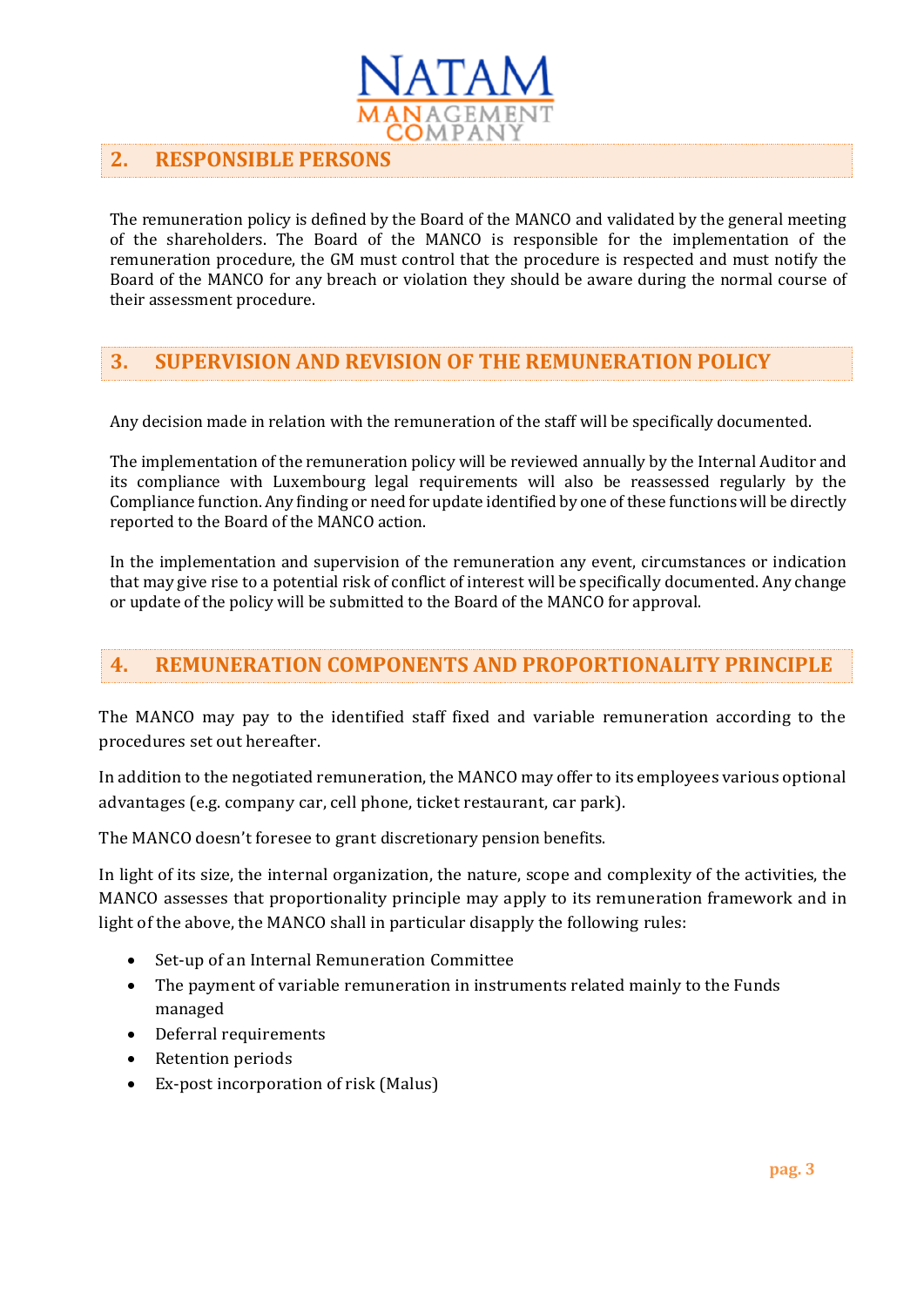

#### **5. CONTROL FUNCTIONS**

The CCO in agreement with the Parent Company, Banca Finnat, shall assist the General Manager (GM) in determining the overall remuneration strategy applicable to the management company, having regard to the promotion of effective risk management.

The CCO in agreement with the Parent Company will assess how the variable remuneration structure affects the risk profile of the management company. The compliance function will analyse how the remuneration structure affects the management company's compliance with legislation, regulations and internal policies.

The internal audit function will periodically carry out an independent audit of the design, implementation and effects of the management company's remuneration policies.

Staff engaged in control function (i.e. Risk Management, Internal Audit and Compliance Function) shall only be compensated in accordance with the achievement of the objectives linked to their functions and shall be independent from the performance and results of the business areas they controls.

The remuneration of the senior officers in the risk management and compliance function will be directly supervised by the Conducting Officer in charge of the supervision of the related controls function and by the latter reported to the Managing Director or, in case of conflict of interests, directly by the GM of the MANCO, under the ultimate supervision of the Remuneration Committee of the Parent Company.

#### **6. FIXED REMUNERATION**

**Member of the boards**: The member of the Board of the MANCO are entitled to receive an annual lump sum (payable on a quarterly basis on arrear) which may not exceed the amount of Euro 20.000. The Chairman of the Board of the MANCO is entitled to receive up to three time the amount due to the member of the board in reason of his work of conducting of the board meeting.

**Senior managers and employees:** The fixed remuneration of the Senior Managers and of the staff is negotiated at the beginning of the relation with the MANCO, on the basis of the individual role, including responsibility, job complexity, performance and local market conditions.

Fixed remuneration can be reviewed annually in the contest of an annual performance assessment of the employees.

### **7. VARIABLE REMUNERATION**

The MANCO intends to pay a variable remuneration ("the Bonus") to better gain the manager and employee loyalty, in the long term perspective, sharing with them the corporate goals.

According to the directives of the Sole Shareholder, Banca Finnat Euramerica S.p.A., the MANCO has foreseen to the possibility to pay the Bonus to the achievement of certain corporate financial results (determinated as net of the tax and before the calculation of the Bonus) taking into consideration the